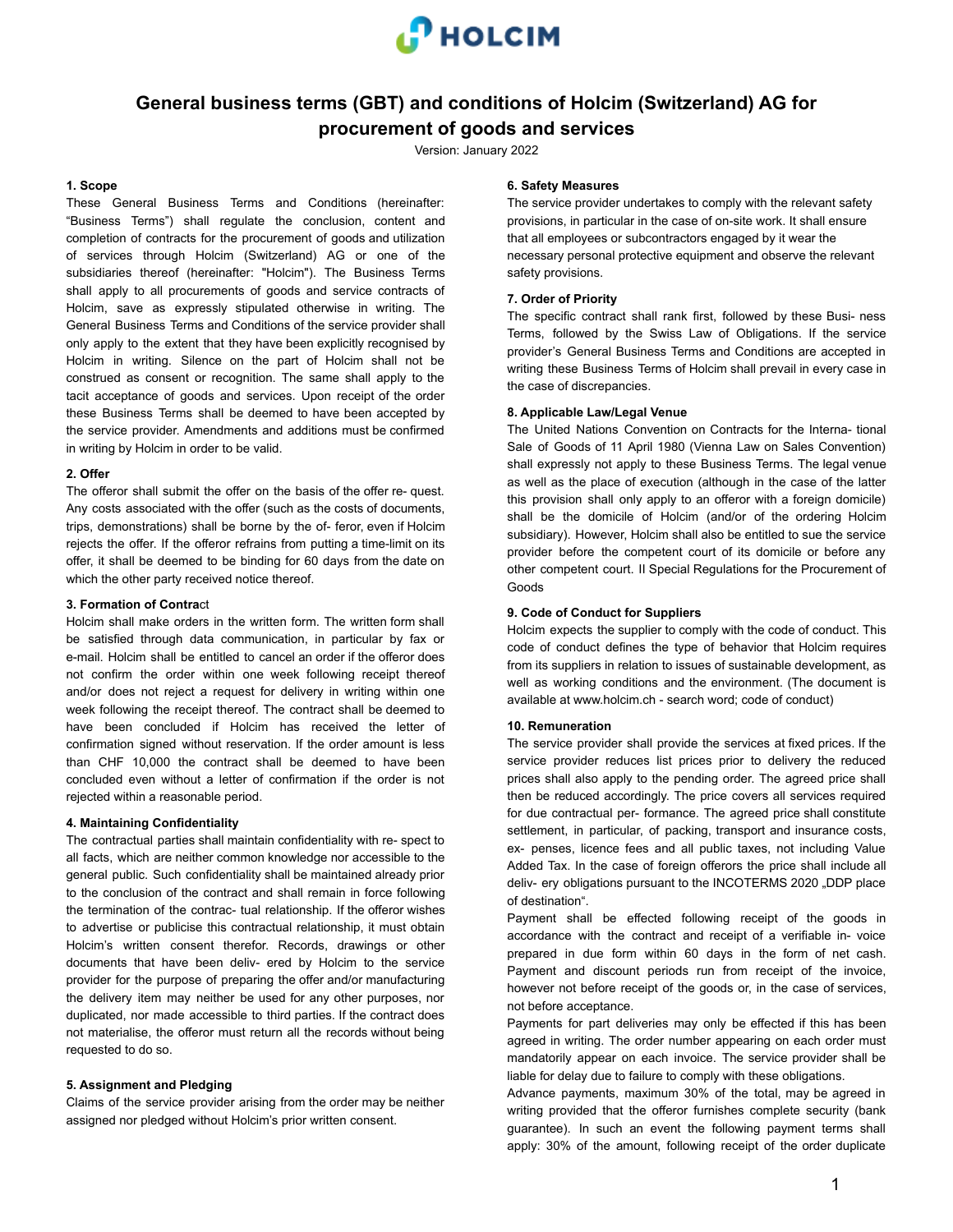# **General business terms (GBT) and conditions of Holcim (Switzerland) AG for procurement of goods and services**

Version: January 2022

and confirmation of the furnished security. The service provider shall prepare a separate invoice for each part payment. Advance payments are to be declared as such.

In the case of defective services Holcim shall be entitled to withhold payment pending due performance.

Our billing system works digitally. On the one hand so that you can reduce your administrative effort, on the other hand to conserve natural resources. You can send us your invoices / credit notes in PDF format by email or via EDI. (The document is available at www.holcim.ch - search term: supplier accounting)

#### **11. Place of Performance and Passing of Risk**

The place of performance shall be the place of destination designated by Holcim. The right of utilization and risk shall pass to Holcim at the place of performance.

#### **12. Delivery Deadlines/Delay**

The delivery dates and deadlines specified in the order shall be binding. For the purposes of compliance with the delivery deadline the date of receipt of the goods by Holcim shall be decisive. The service provider shall automatically be in default if it fails to meet the stipulated delivery deadline. If the service provider realises that the stipulated deadlines cannot be met, it must advise Holcim thereof immediately in writing and state the reasons therefor and the period of delay and take all necessary countermeasures at its own cost to prevent a delay as well as any damage resulting from delay. If the service provider is in default, Holcim may nevertheless demand specific performance in addition to a contractual 1 penalty and compensation; however, in lieu thereof it may also waive subsequent performance and either demand compensation for the damage arising from non-performance or rescind the contract. If the service provider is in default it shall be liable to pay a contractual penalty in the amount of 1% of the remuneration per completed or commenced week of delay, but no more than 10% of the entire remuneration. Payment of the contractual penalty shall not release the service provider from its contractual obligations; however, such payment can be set off against compensation owed.

#### **13. Warranty/Guarantee**

The service provider, in its capacity as a specialist and know- ing the intended purpose of the delivered objects, warrants that the goods possess the guaranteed qualities, that they comply with the relevant safety provisions in Switzerland and do not exhibit any physical or legal defects, which could have a negative effect on their value or their suitability for their re- quired use. Holcim shall examine the state of the object as soon as the regular course of business permits, generally speaking within 30 days following receipt. Should there be a defect, Holcim may, at its choice, demand a rectification of the defect free of charge, a reduction in the price corresponding to the reduced value, rescind the contract, or demand a delivery of substi- tute goods. Substitute deliveries may, in particular, be effected by exchanging the defective components. Holcim re- serves the right to demand compensation in all cases. If the service provider grants a guarantee with respect to cer- tain qualities, which restricts the aforementioned rights of Holcim (e.g. exclusion of repudiation of contract for breach of warranty and reduction of purchase price) the warranty claims of these Business Terms shall prevail. If the said guarantee exceeds the rights under these Business Terms (e.g. longer guarantee period), the service provider's guaran- tee shall apply. The guarantee and warranty period shall be 24 months commencing from approval of the object unless the service provider

has granted a longer guarantee period. For the du- ration of the guarantee period Holcim shall be entitled to give notice of defects of any kind at any time. The service provider guarantees that the delivered goods do not breach any patents or other intellectual property rights and shall completely indemnify Holcim with respect to all claims by third parties for alleged or actual violations of intellectual property rights of any kind whatsoever.

## **14. Substitute Delivery**

The service provider guarantees the delivery of replacement parts for a period of at least ten years from the date on which goods are accepted. In the event of an early suspension in the production of replacement parts by the service provider or the supply companies thereof, Holcim shall advised thereof in good time, so that it can still place a last order for a sufficient quantity. Otherwise, Holcim shall be entitled to pur- chase the replacement parts or have them manufactured at the service provider's expense.

## **15. Declaration of Conformity**

The service provider confirms that the goods supplied by it correspond in all points to the statutory requirements (e.g. under the provisions concerning the marketing of machines pursuant to the Federal Act on the Safety of Technical Equipment and Devices [STEG], or under the provisions of the EU-regulation REACH for the safe production and use of chemical substances). It undertakes to issue the relevant declarations of conformity (e.g. pursuant to Art. 7 of the Regulation on the Safety of Technical Equipment and Devices [STEV]). In cases of violations Holcim expressly re- serves the right to sue for compensation.

III Special Provisions for the Procurement of Services

#### **16. Execution**

The service provider undertakes to perform the contract professionally and carefully. The aforesaid shall be specified in greater detail in a duties record book. Amendments or additions to the contract shall only be valid if they have been agreed in writing in advance. Additional work shall only be recognised and remunerated as such if it has been announced in a written communication by the service provider prior to the execution thereof and the probable additional costs have been stated therein. The service provider shall inform Holcim regularly about the progress of the work and shall announce without delay any circumstances which could endanger or interfere with the due contractual performance. Holcim shall have a comprehensive right of control and information concerning all parts of this contract. The service provider shall, in principle, perform the contract personally. It shall only employ carefully selected and welltrained employees. The service provider shall be entirely responsible for the conduct of its employees or subcontractors. Without prior written consent, the service provider shall not be authorised to represent Holcim vis-à-vis third parties.

#### **17. Intellectual Property Rights**

All intellectual property rights resulting from the performance of the contract shall belong to Holcim.

## **18. Delay**

The service provider shall automatically be in default if it fails to meet the delivery deadlines stipulated as giving rise to a default situation; in other cases, it shall be in default following a reminder which grants a reasonable additional period for performance. The service provider shall be liable for damage arising from its failure to meet deadlines.